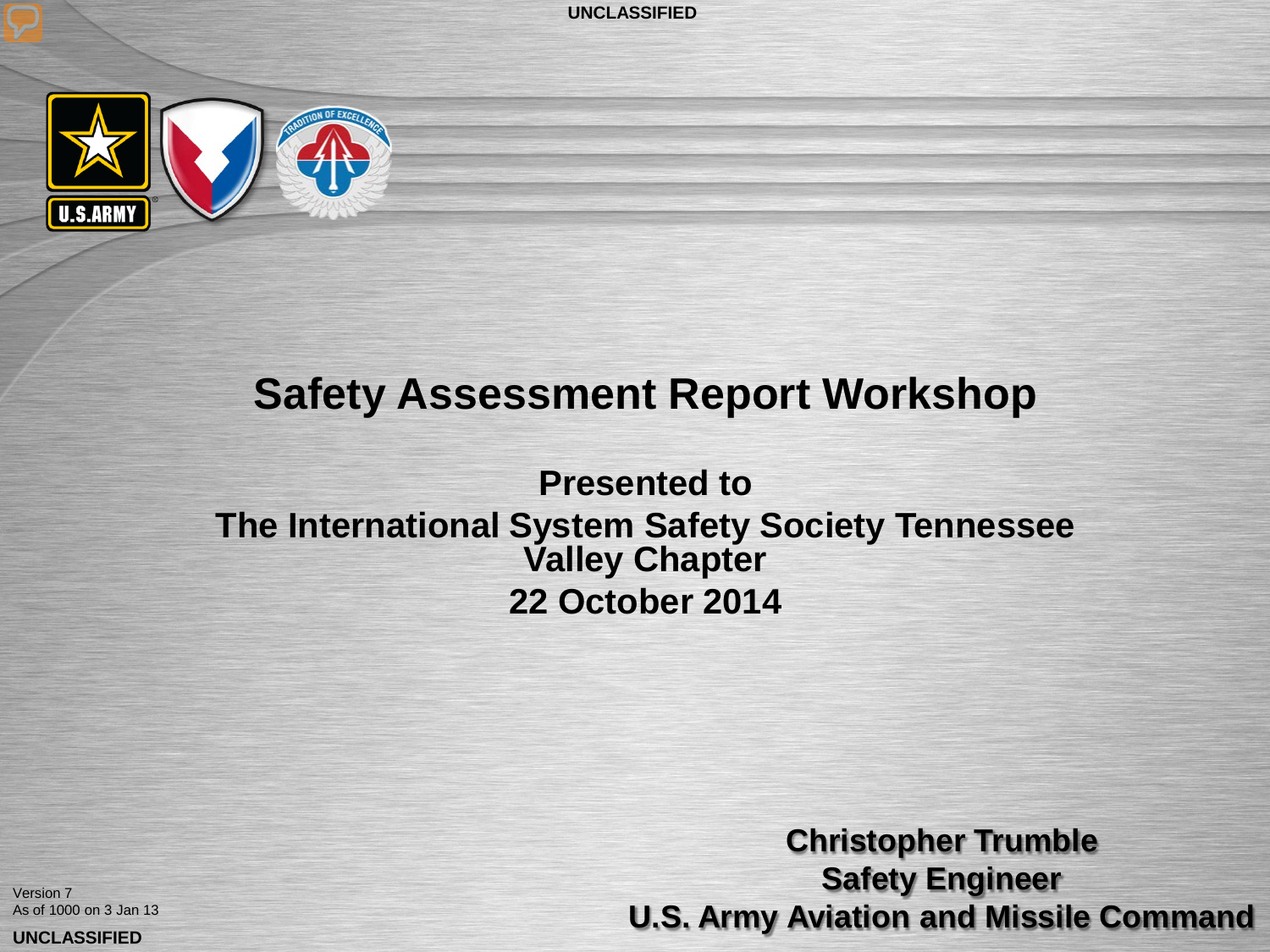

### **Agenda**

Safety Assessment Report Description/Purpose

- Preparation instructions
- References
- $\checkmark$  Template
- $\checkmark$ Exercises Prepare sections for an example system Source document, contents, introduction, system description, system operations, system safety engineering, conclusions and recommendations, references.
- Audit protocol tool

Workshop conclusion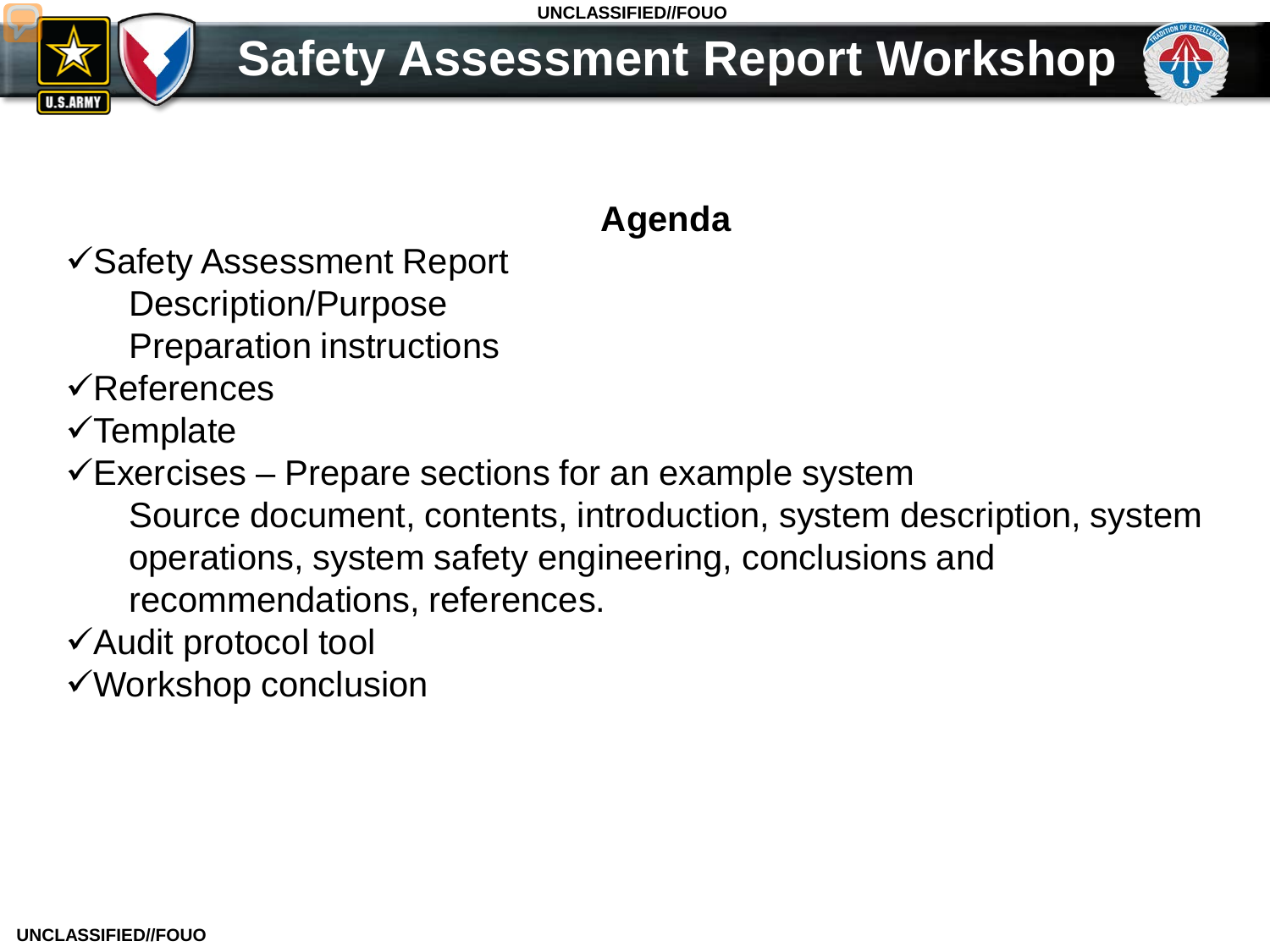

### **Safety Assessment Report**

Description/Purpose

The Safety Assessment Report (SAR) is a comprehensive evaluation of the safety risks being assumed prior to test or operation of the system or at contract completion.

**It identifies all safety features of the system, design, and** procedural hazards that may be present in the system being acquired and specific procedural controls and precautions that should be followed.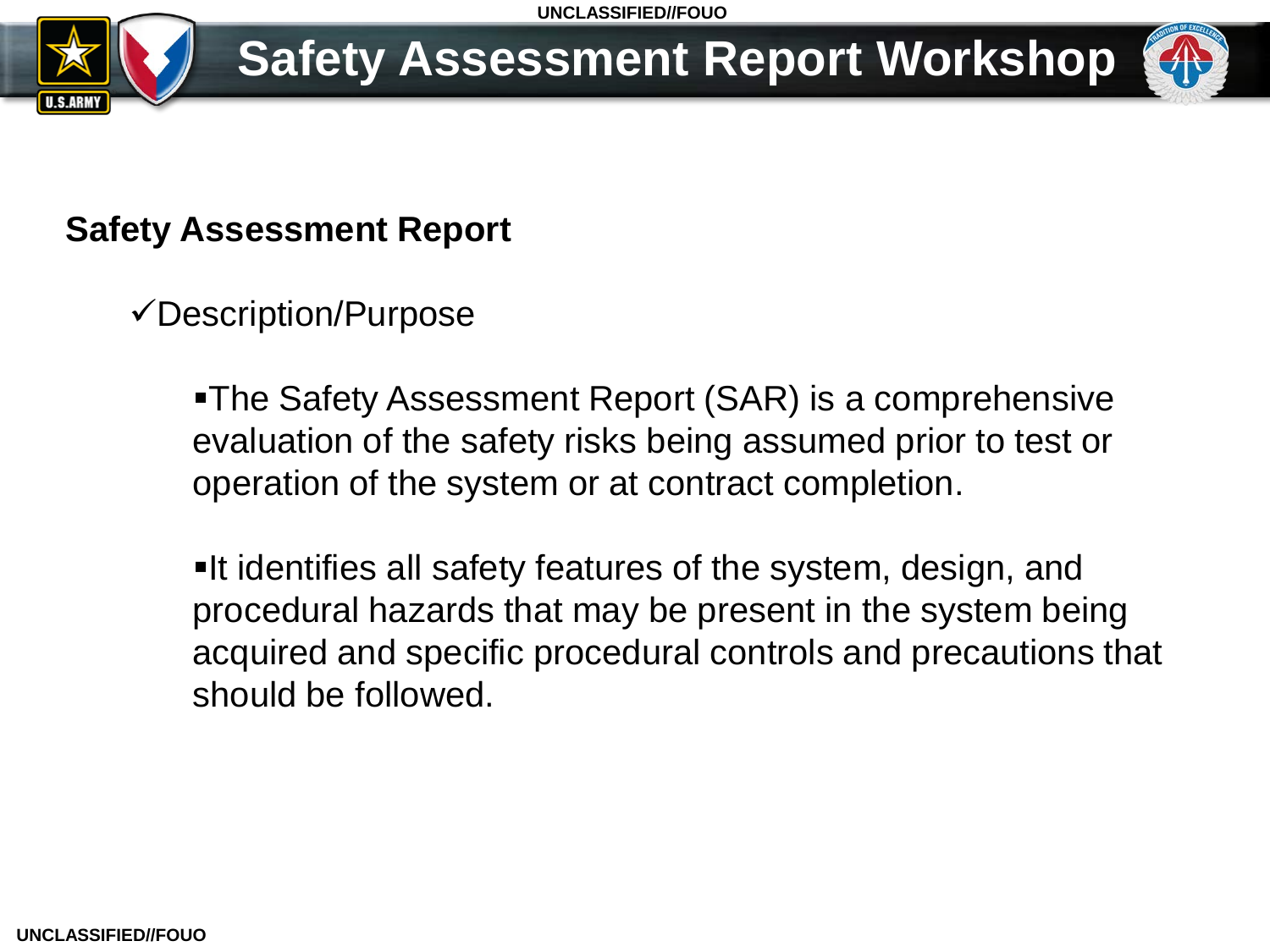

#### **Safety Assessment Report**

 $\checkmark$ Preparation instructions

*Source document page* – The applicable issue of the documents cited, including their approval dates and dates of any applicable amendments and revisions, shall be reflected in the contract.

*Contents* – The SAR shall contain the following sections; Introduction, System description, System operations, System safety engineering, Conclusions and recommendations, and References.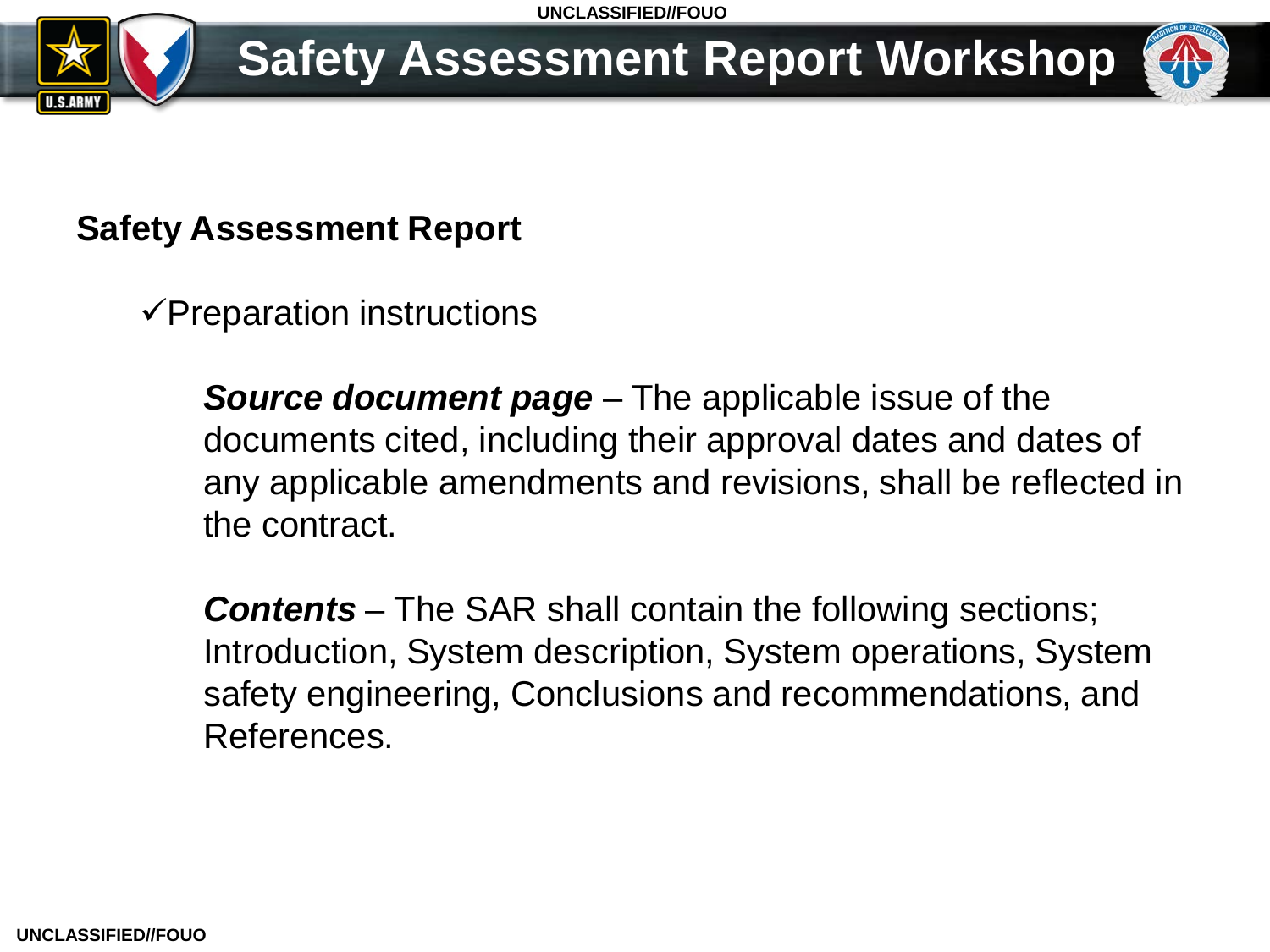

**Introduction** – State in a narrative form, the purpose of the safety assessment report.

**System description** – This section may be developed by referencing other program documentation such as technical manuals, system program plan, system specifications, health hazard assessment report, system safety hazard analysis report, etc. It shall include:

 $\checkmark$  The purpose and intended use of the system

 $\checkmark$  A brief historical summary of the system development

 $\checkmark$  A brief description of the system and its components. Include name, type, model number, and general physical characteristics of the overall system and its major subsystems and components. Software and its roles shall be included in the description.

 $\checkmark$  As applicable, a description of any other system(s) which will be tested or operated in combination with this system.

 $\checkmark$  As applicable, either photos, charts, flow/functional diagrams, sketches, or schematics to support the system description, test or operation.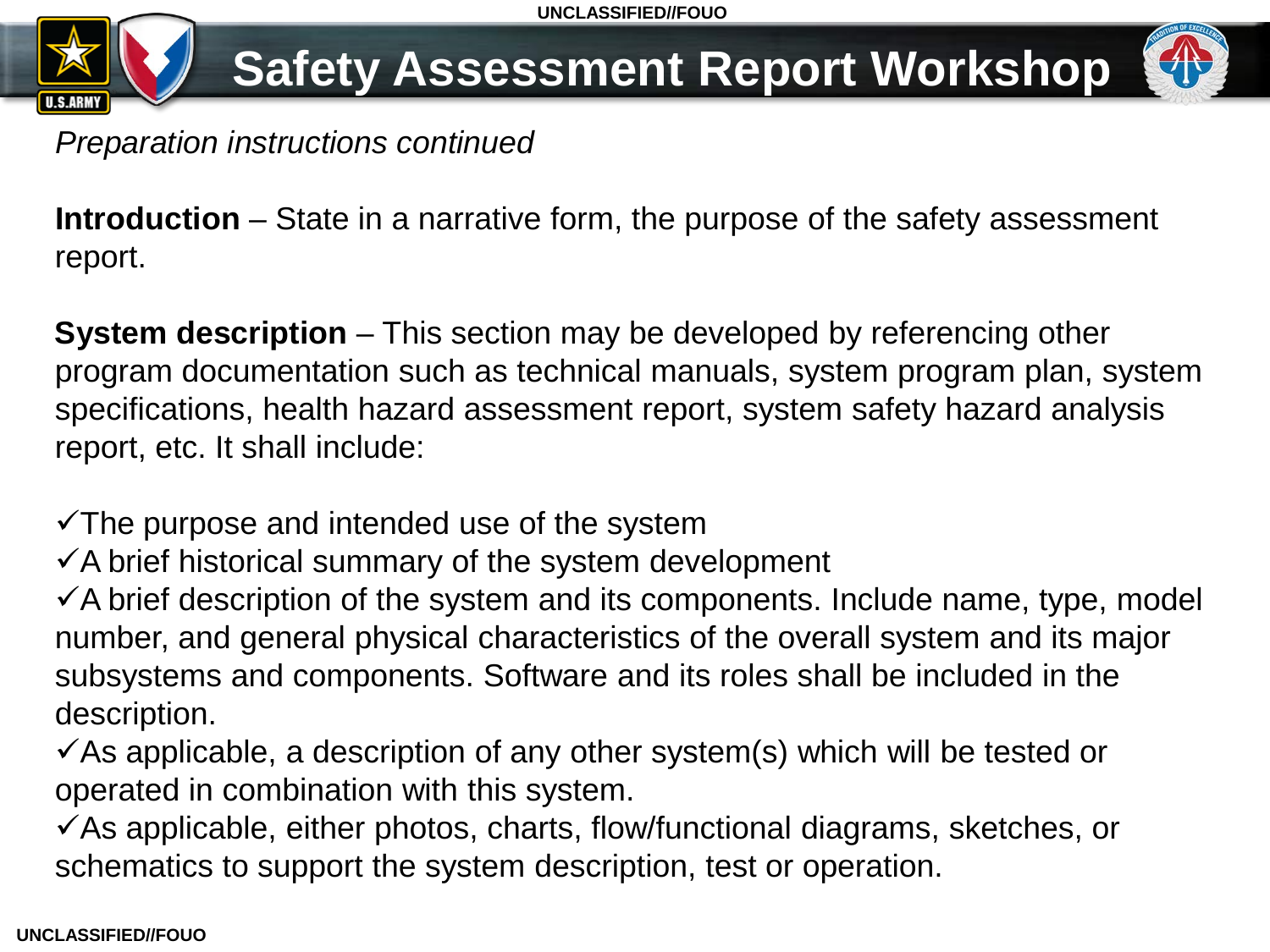

*Preparation instructions continued*

**System operations** – This section may be developed by referencing other program documentation such as operating manuals, test plans, and maintenance manuals. It shall include:

 $\checkmark$  A description or reference of the procedures for operating, testing and maintaining the system. Discuss the safety design features and controls incorporated into the system as they relate to the operating procedures.

 $\checkmark$  A description of any special safety procedures needed to assure safe operations, test and maintenance including emergency procedures.

 $\checkmark$  A description of anticipated operating environments, and any specific skills required for safe operation, test, maintenance, transportation and disposal.

 $\checkmark$  A description of any special facility requirements or personal equipment to support the system.

**UNCLASSIFIED//FOUO**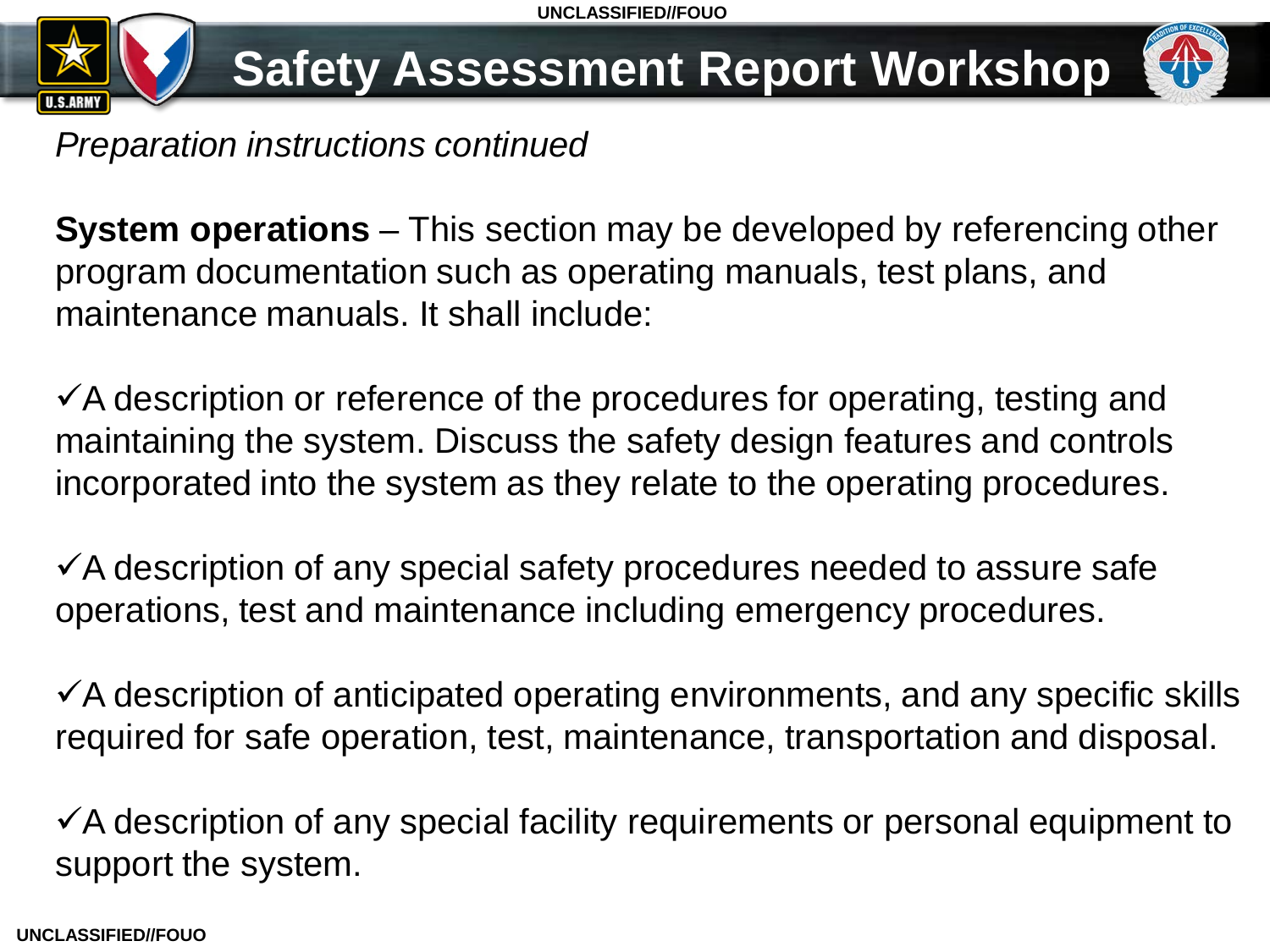

*Preparation instructions continued*

**System safety engineering** – This section may be developed by referencing other program documentation such as health hazard assessment report, system safety hazard analysis report, functional hazard assessment, preliminary hazard assessment, risk assessments, etc. It shall include:

 $\checkmark$  A summary of, or reference to, the safety criteria and methodology used to classify and rank hazardous conditions.

 $\checkmark$  A description of, or reference to, the analyses and tests performed to identify hazardous conditions inherent in the system.

 $\checkmark$  A list of all hazards by subsystem or major component level that have been identified and considered from the inception of the program in an appendix to the SAR. Include; a discussion of the hazards and the actions that have been taken to eliminate or control these items, a discussion of the effects of these controls on the probability of occurrence and severity level of the potential mishaps, a discussion of the residual risks that remain after the controls are applied or for which no controls could be applied.

 $\checkmark$  A discussion of or reference to the results of tests conducted to validate safety criteria requirements and analyses.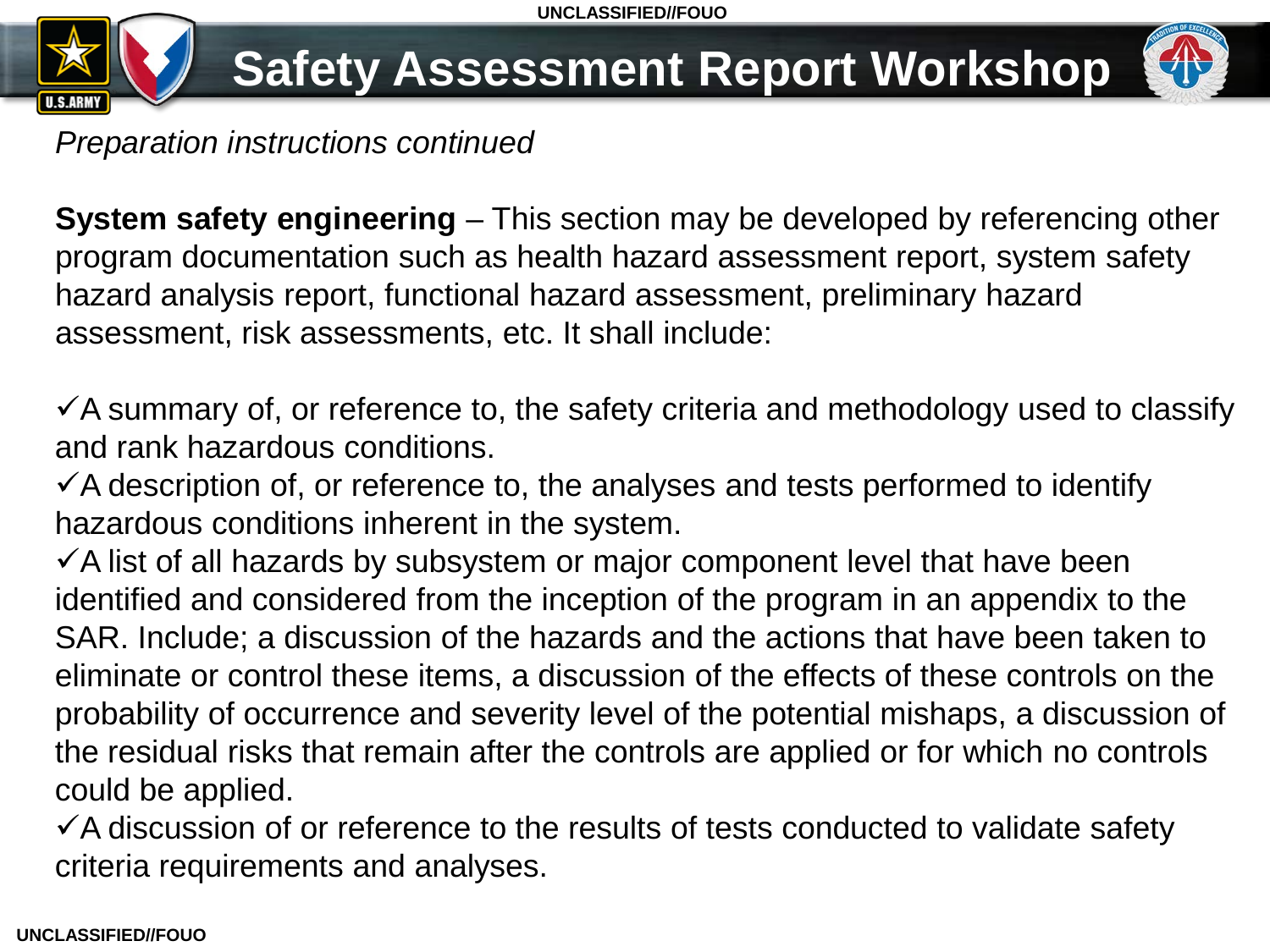

#### *Preparation instructions continued*

**Conclusions and recommendations** – This section may be developed by referencing other program documentation. It shall include:

 $\checkmark$  A short assessment of the results of the safety program efforts.

 $\checkmark$  A list of all significant hazards along with specific safety recommendations or precautions required to ensure the safety of personnel and property. The list of hazards will be categorized as to whether or not they may be expected under normal or abnormal operating conditions.

 $\checkmark$  For all hazardous materials generated or used by the system; materiel identification as to type, quantity, and potential hazards, Safety precautions and procedures necessary during use, storage, transportation and disposal, A copy of the Material Safety Data Sheet (MSDS) (Note: Now SDS under the GHS) (OSHA Form 20 or DD Form 1813) as required.

 $\checkmark$  A statement that the system does not contain or generate hazardous materials (i.e., explosive, toxic, radioactive, carcinogenic, etc.).

 $\checkmark$  A statement signed by the contractor system safety manager and the program manager stating that all identified hazards have been eliminated or controlled and that the system is ready to test, operate, or proceed to the next acquisition phase. In addition, include recommendations applicable to the safe interface of this system with other system(s).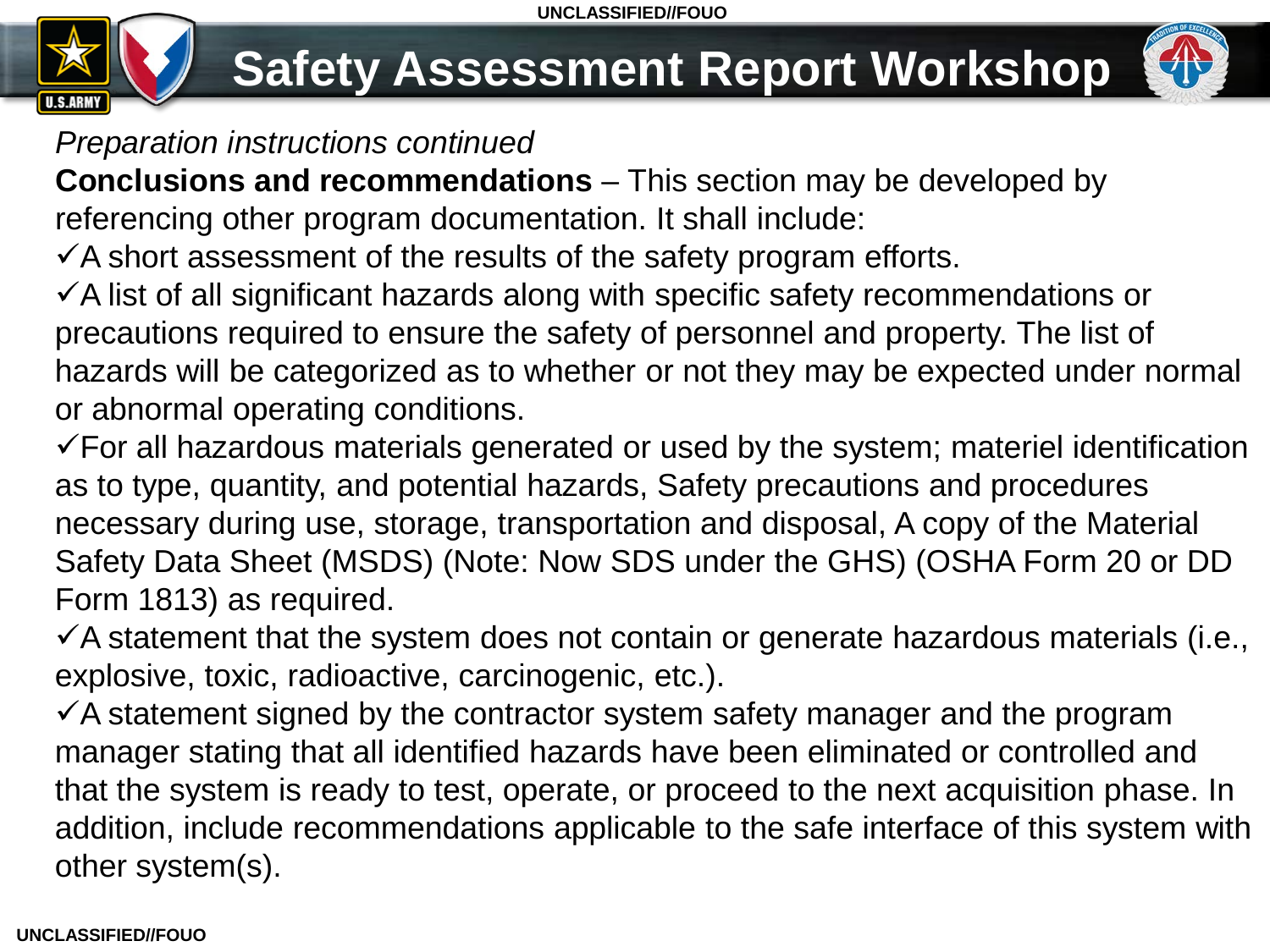

*Preparation instructions continued*

**References** – This section contains a list of all pertinent references such as test reports, risk assessments, hazard assessments, preliminary operating manuals and maintenance manuals.

#### **References related to Safety Assessment Reports (SARs):**

•Health Hazard Assessment Report •System Safety Hazard Analysis Report •Data Item Description DI-SAFT-80102B •MIL-STD-882E (Task 301)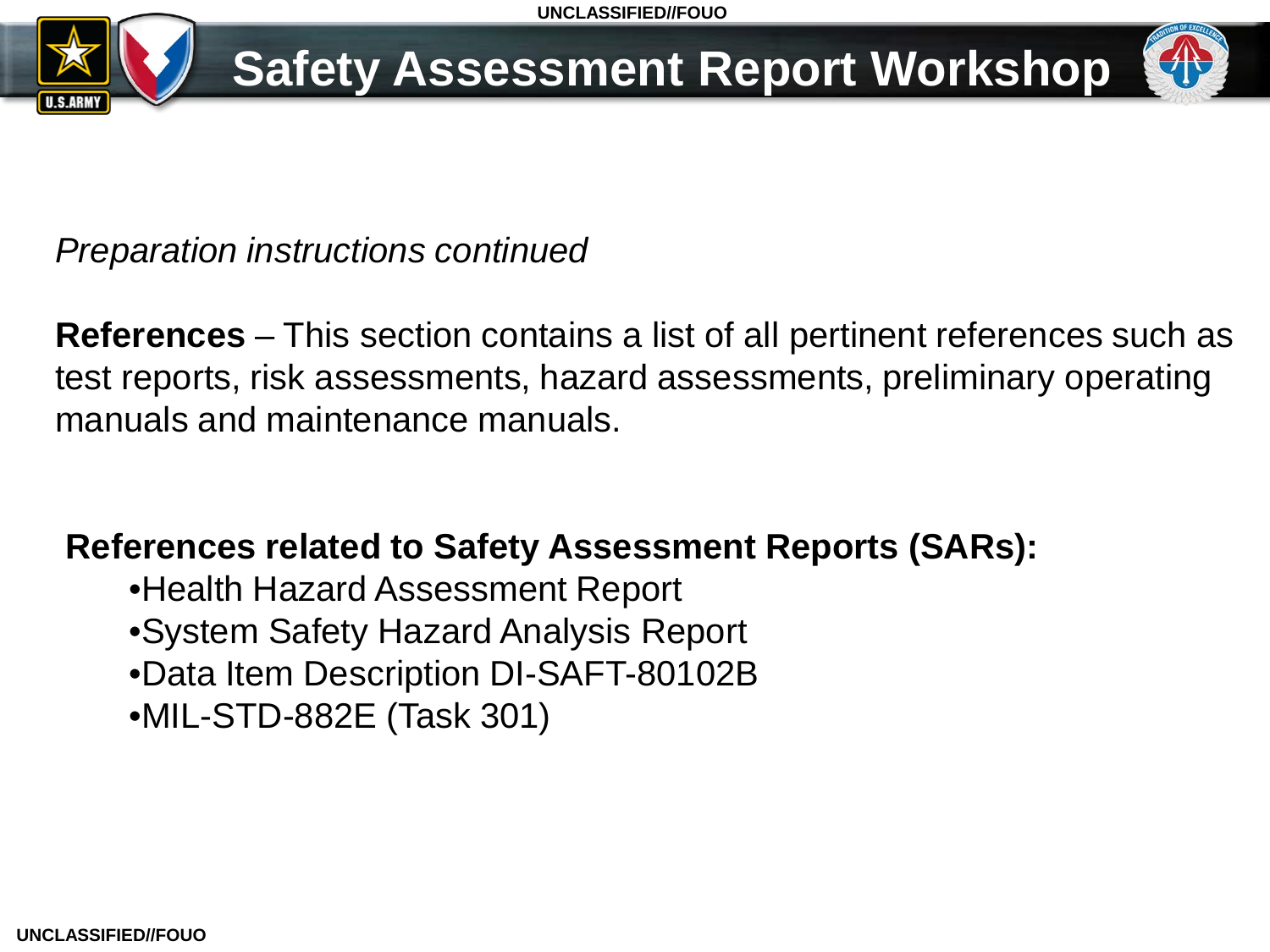

#### **SAR Template**

•Provides a skeleton that will reduce the opportunity for missing a required SAR element

•Speeds the SAR development process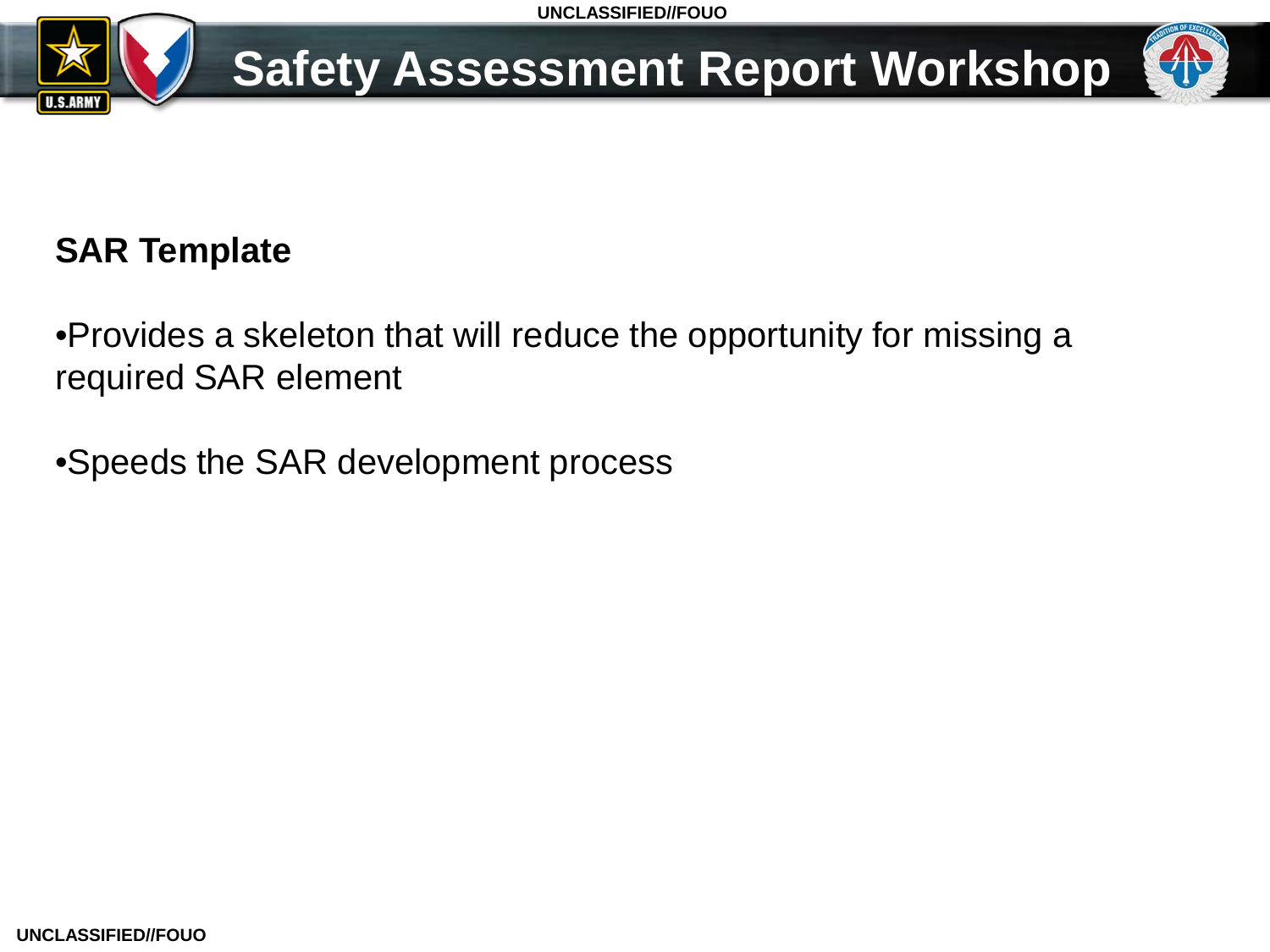

#### **Exercises:**

Prepare the following sections:

- Source document
- **√Contents**
- *Introduction*
- *System description*
- *System operations*
- *System safety engineering*
- *Conclusions and recommendations*
- $\sqrt{\mathsf{References}}$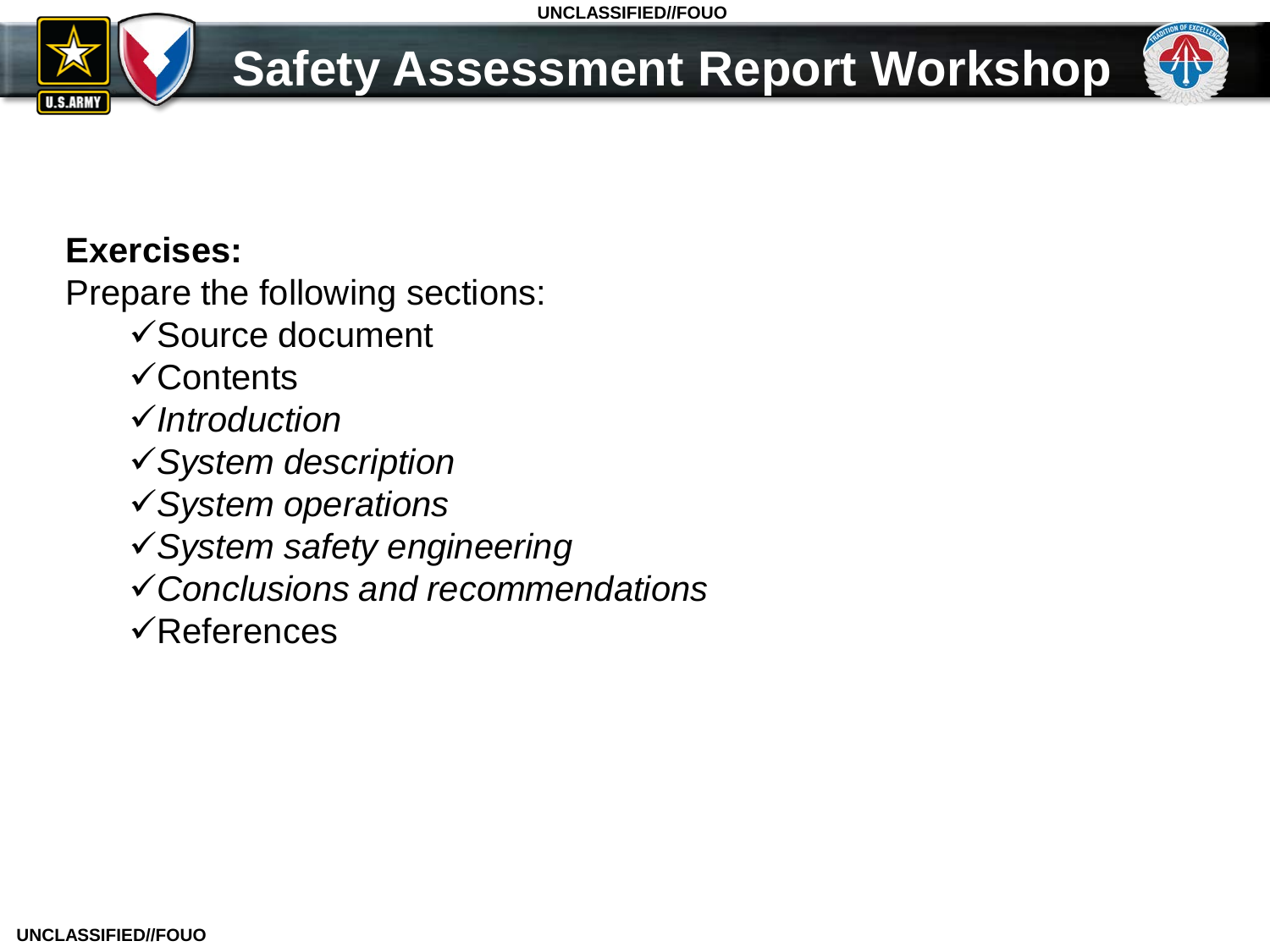

### **Audit protocol tool**

•Used to check that the elements of the safety assessment report have been completed

•Provides for documentation that the report has been checked, when and by whom